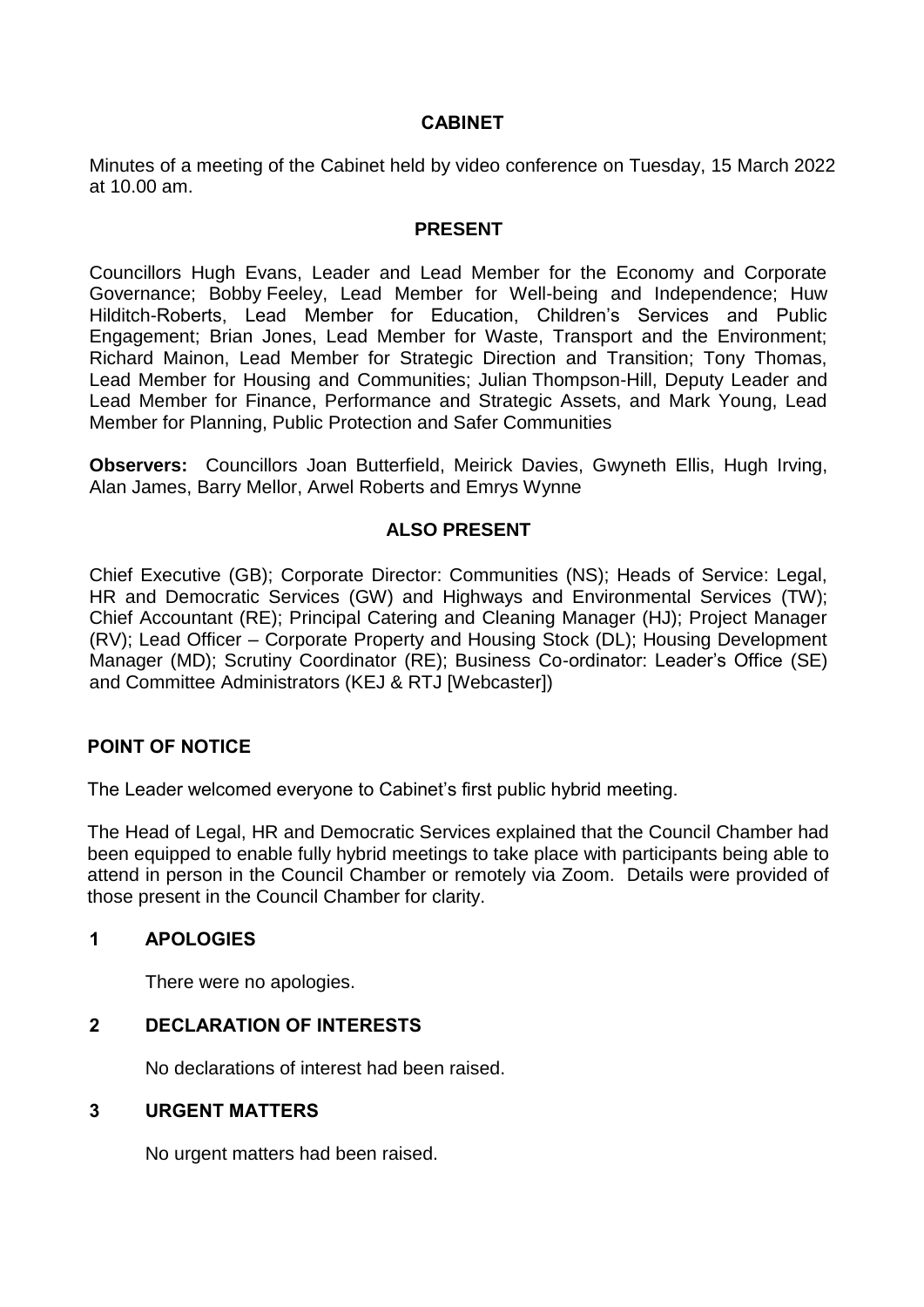# **4 MINUTES**

The minutes of the Cabinet meeting held on 15 February 2022 were submitted.

**Matters Arising** – Item 7 – Proposed Scheme of Delegated Decision Making for Land Acquisition for Carbon Sequestration and Ecological Improvement Purposes – The Head of Legal, HR and Democratic Services advised that the Cabinet decision had been called in for scrutiny and had been considered the previous week by Communities Scrutiny Committee who had resolved to refer that matter back to Cabinet for consideration. Consequently, a report would be submitted to a future Cabinet meeting to consider the Scrutiny Committee's recommendations.

*RESOLVED that the minutes of the meeting held on 15 February 2022 be received and confirmed as a correct record.*

# **5 ITEM FROM SCRUTINY COMMITTEE - ERADICATION OF NON-RECYCLABLE GOODS IN SCHOOL CATERING SERVICES**

At the Leader's invitation Councillor Arwel Roberts, Chair of Performance Scrutiny Committee presented the report recommending that Cabinet, on behalf of the Council, lobby Welsh Government to provide sufficient financial support to local authorities to help them eliminate the use of non-recyclable goods and facilitate carbon reduction measures in the School Catering Service, without compromising their ability to deliver a viable and sustainable school meals service.

Councillor Roberts referred to the work undertaken with a view to eliminating the use of non-recyclable goods in the service to support the Council's carbon neutral ambition for 2030. He reported on the Committee's comprehensive discussion on the subject and valuable contributions to the debate from two pupils representing Ysgol Dinas Bran. Cabinet's attention was drawn to the significant financial pressures facing the service and its reliance on income from the sale of plastic bottled drinks to provide nutritious and cost effective meals for pupils together with the additional forthcoming pressure to provide free school meals for all primary school pupils which further complicated matters. Gratitude was expressed to Ysgol Glan Clwyd for conducting a drinks trial in their efforts to address the issue which highlighted the costs associated with that approach and challenges involved. It was clear that the financial and staffing pressure on the service, time constraints to serve meals, limited canteen space and the need to educate some pupils to return their cutlery made it difficult at present to reduce the reliance on non-recyclable materials and the service's carbon footprint whilst preparing nutritious yet affordable school meals. The service's commitment to reducing its carbon footprint and use of non-recyclable material was recognised as was the need to deliver a viable service. Consequently, it was felt that approaches should be made to Welsh Government to seek its support for local authorities nationally to achieve those goals. Cabinet was asked to write to Welsh Government asking them to work with local authorities across Wales to reduce and eradicate use of single use plastics or non-recyclable products in the service and provide sufficient financial resources for that purpose and facilitate carbon reduction measures whilst delivering a sustainable service.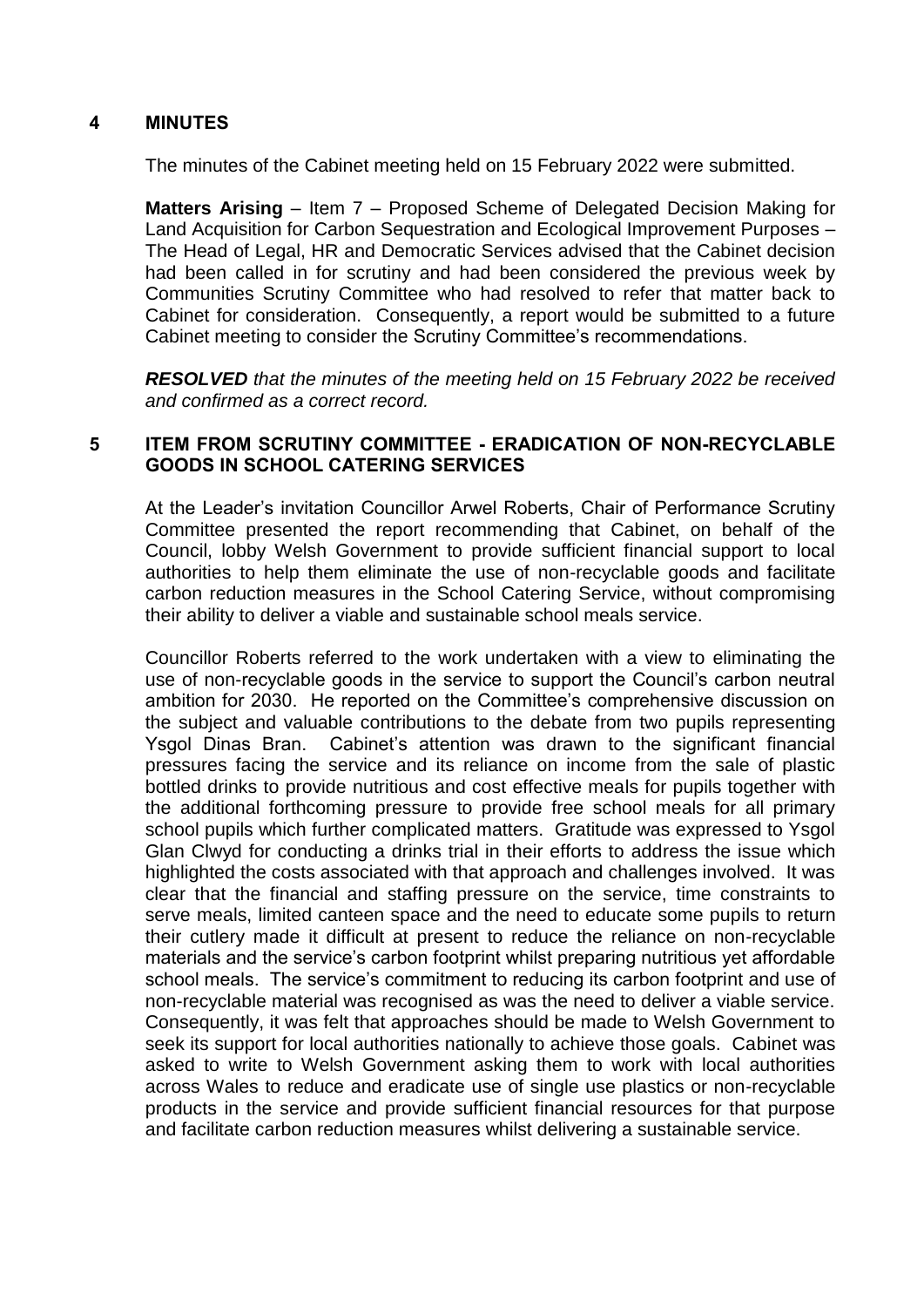The Leader thanked Councillor Roberts for the report and work of the Scrutiny Committee and had been pleased to note the involvement of young people as part of that process to ensure they had a voice in matters affecting their future.

Councillor Huw Hilditch-Roberts thanked the Scrutiny Committee for their work and fully supported the recommendations given the financial support required to deliver on aims to reduce usage and dependency on single use plastics. He elaborated on the drinks trial at Ysgol Glan Clwyd and the challenges faced together with the significant financial impact: approximately £220k per annum for stopping the sale of drinks in secondary schools and £200k per annum for selling/decanting drinks into reusable cups. There were also problems with reusable cups not being returned. Whilst the service was committed to reducing its use of plastic it was hampered by the financial costs associated with that aim and current model for school catering. The expansion of the service to provide free school meals for all primary pupils also raised additional challenges in terms of its future delivery and impact on the service.

Cabinet considered the report and debate focused on the following points –

- Councillor Julian Thompson-Hill acknowledged the difficulties faced by the service in attempting to meet environmental ambitions and fully supported the recommendation to engage with Welsh Government in that regard. Given that it was a national issue and to further strengthen the Council's position, he proposed an additional recommendation to also seek support from the Welsh Local Government Association (WLGA) to progress those measures. Councillors Huw Hilditich-Roberts and Arwel Roberts voiced their support for the proposition in order to present a collective and united position on the issue
- Councillor Brian Jones highlighted that following the Scrutiny Committee debate the two pupils from Ysgol Dinas Bran had been disappointed that more could not be done at this stage in order to address the issue and he advocated collective working and regular communications with schools and young people to find innovative solutions in order to move the climate change agenda forward
- the Head of Highways and Environmental Services recognised the disappointment and frustration that a quick resolution had not been possible in this case given the complexities involved and stressed the service's commitment and efforts in that regard. In light of the new requirements for free school meals the service needed to focus on delivering that work over the next twelve months, and whilst it may take longer to achieve the service goals in reducing carbon and single use plastics, all were committed to resolving the issue
- Councillor Bobby Feeley queried whether there would be merit in linking both the requirement for free school meal provision in primary schools to the aims of eliminating single use plastic in the service and review them collectively. Officers advised that the free school meals provision was a primary school issue whereas the plastics issue was largely a secondary school issue as it related to the sale of drinks in plastic bottles and therefore they were separate issues
- in response to questions from Councillor Mark Young, attention was drawn to the good progress made to reduce plastic in other areas of the service as detailed in the report but this particular element relating to drink sales in secondary schools had proved particularly challenging for the reasons outlined; there was insufficient funding in the current budget allocation to cover this element and therefore the cost of delivering the change would need to be met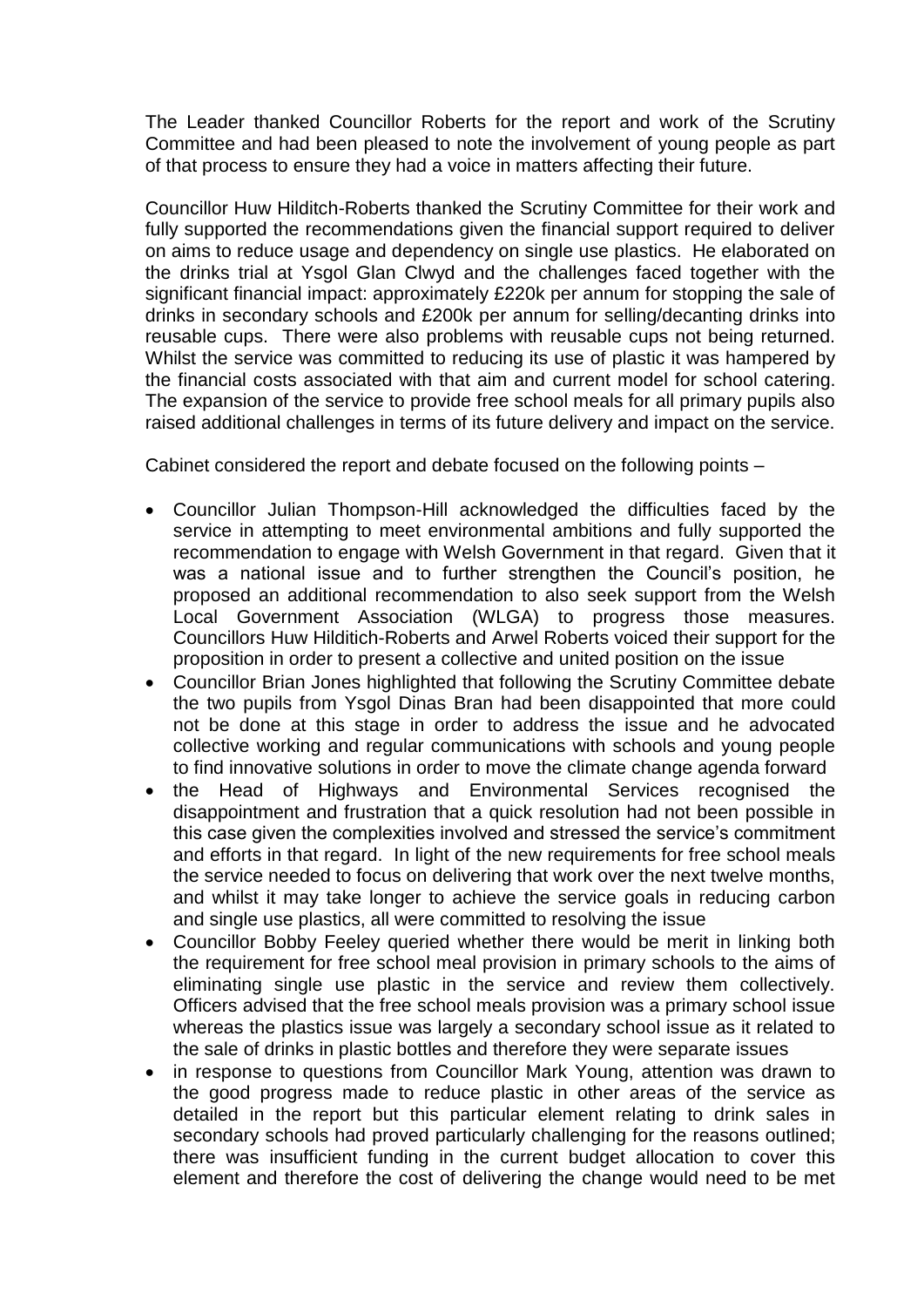by an increase in school meal prices or by passing on the costs to schools. It was noted that Ysgol Glan Clwyd did not wish to return to selling drinks in plastic containers which would leave a financial deficit to be met; it was also unclear whether the roll-out of free school meals would create a financial pressure.

The Leader invited questions from non-Cabinet members but given the amount of questions raised regarding the wider issues, which would have been best put during the initial scrutiny of the item, he asked that questions be confined to the Scrutiny Committee's recommendations as detailed in the report in order to progress the issue. Officers noted members' suggestions and responded to questions raised –

- confirmed that the majority of reusable cups provided to facilitate the drinks trial had not been returned and had been found in various locations, some smashed, and it was thought many were taken home by pupils; staff regularly looked for the cups around the school in order to return them to the dining room
- Ysgol Glan Clwyd did not wish to return to selling drinks in plastic containers but to make the trial a permanent feature in the school would require an additional £20k per annum which could not be met by the service; whilst regular dialogue would continue with the school in that regard discussions would need to focus on how that funding shortfall would be met going forward
- explained the need to comply with Welsh Government guidance on nutrition and food in schools which meant water, fruit based and milk based drinks with no carbonated drinks sold by the service in schools
- with regard to the suggestion to lobby the UK Government to change national legislation and ban the production of single use plastics, the Leader felt that given Scrutiny's recommendations and complexities of the issue locally, the support of Welsh Government and WLGA should be sought in the first instance.

Councillor Emrys Wynne highlighted the need to continue work in the school catering service to try and achieve the Council's aim of reducing single use plastics and Councillor Huw Hilditch-Roberts provided assurances that the ambition in the service was to become plastic free and reduce carbon wherever possible with an appetite from both the service and schools in that regard. He explained that due to the significant financial costs associated with progressing the element relating to the sale of drinks in single use containers it was not possible to do so at the present time, hence the recommendation to seek additional funding from the Welsh Government for that purpose and facilitating carbon reduction measures.

Having considered the Scrutiny Committee's report and recommendations and the additional recommendation proposed by Councillor Julian Thompson-Hill it was –

*RESOLVED that Cabinet, on behalf of the Council, writes to the Welsh Government seeking it to –*

- *(a) work with local authorities across Wales in a bid to reduce and eradicate the practice of using single use plastics and non-recyclable goods in the supply, preparation and serving of school meals;*
- *(b) provide sufficient financial resources to all local authorities to enable them to realise the above objectives and facilitate carbon reduction measures within*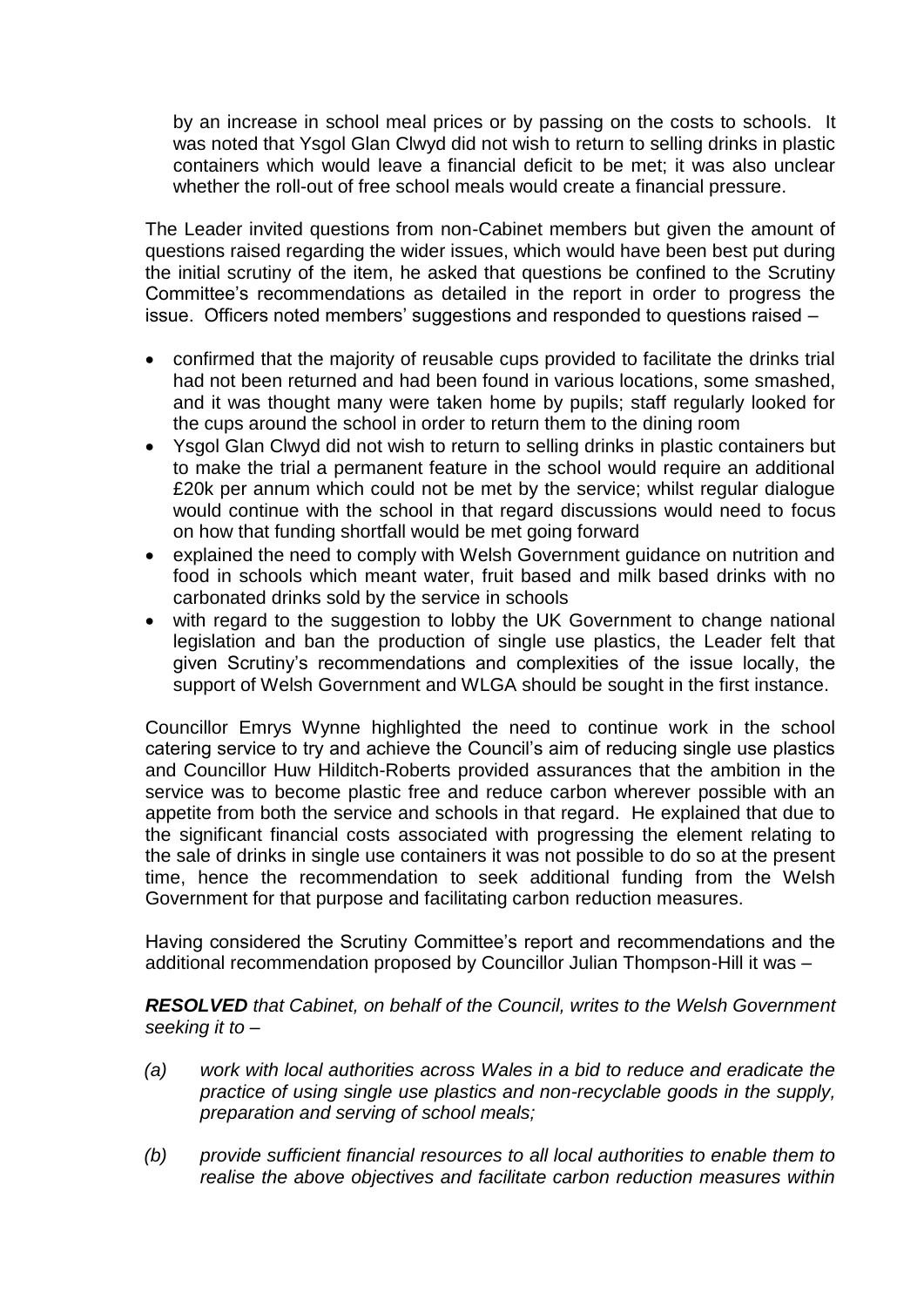*their School Catering Services whilst securing the delivery of a sustainable school meals service, and*

*(c) that the Cabinet, on behalf of the Council, writes to the Welsh Local Government Association seeking their support in lobbying the Welsh Government to progress the measures set out in (a) and (b) above.*

## **6 QUEENS BUILDINGS PHASE 1 - CONSTRUCTION CONTRACT AWARD**

Councillor Julian Thompson-Hill presented the joint report with the Leader updating Cabinet on the Queen's Buildings Rhyl Project and second stage of the process to award a contract for the construction of the Queen's Buildings development, and seeking Cabinet approval to award the contract via delegated decision.

Following Cabinet approval of the revised Business Case and additional funding at the last meeting the purpose of the current report focused on the letting of the phase 1 construction contract. Wynne Construction had been appointed in the first stage to work on the scheme through planning approval and detailed design ready for construction to start mid/late April. Lot 3 of the North Wales Construction Partnership Framework had been utilised for the phase 1 construction element. Given the tight timescales for project delivery and letting of the contract which fell outside the Cabinet meeting timetable due to May's elections, Cabinet approval was sought to award the contract via delegated decision. In addition, until a formal contract was in place the Council would be required to underwrite costs of circa £500k for advance orders relating to construction items that had a long lead in time.

## *RESOLVED that Cabinet –*

- *(a) delegates authority to award a Contract for the construction of Phase 1 of the Queen's Building development to the preferred Contractor to the Chief Executive in consultation with the Section 151 Officer, Monitoring Officer and relevant Lead Members at the conclusion of the detailed design stage providing the cost plan is within the envelope of affordability for the works;*
- *(b) approves the immediate implementation of the Delegated Decision due to the urgency to award a Contract to allow works to commence on site as soon as possible to meet grant funding deadlines, and*
- *(c) confirms that it has read, understood and taken account of the Wellbeing Impact Assessment as part of its consideration (Appendix 1 to the report).*

## **7 RENOVATION OF TERRACED HOUSES AT 2 - 16 AQUARIUM STREET, RHYL - CONTRACT AWARD**

[The Head of Legal, HR and Democratic Services referred to a confidential appendix to the report for reasons of commercial sensitivity and advised that any detailed questioning on that element should be carried out in private session.]